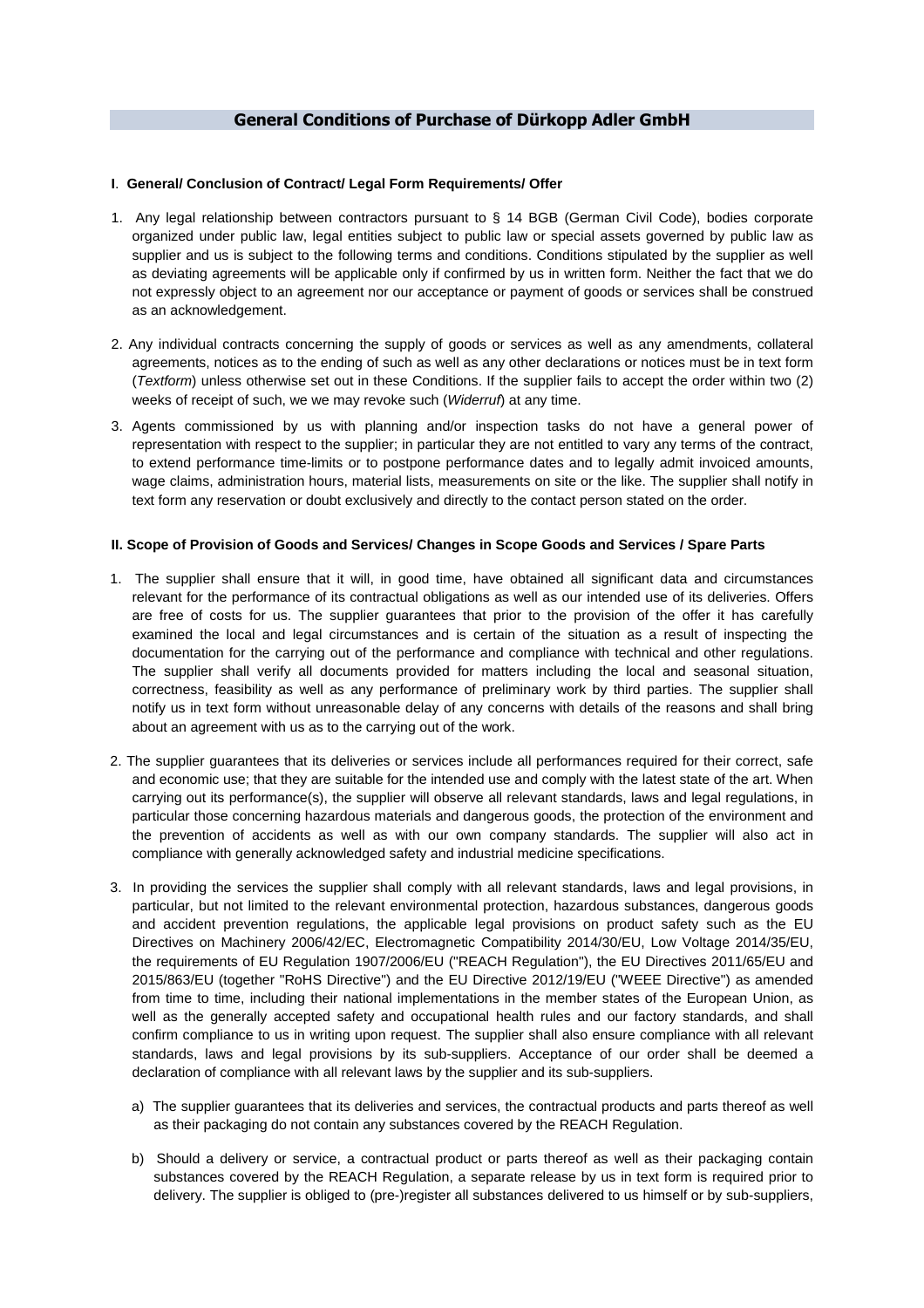insofar as he is subject to registration obligations under the REACH Regulation. If the supplier itself is not subject to registration under the REACH Regulation, it shall oblige its sub-suppliers to comply with their obligations under the REACH Regulation. Any registration made by the supplier or its sub-suppliers regarding the delivered goods shall be proven to us in writing upon request. All information and documentation required under the REACH Regulation (in particular the safety data sheet pursuant to Art. 31 et seq. of the REACH Regulation) must be submitted to us by the supplier within the periods provided for in the REACH Regulation without being requested to do so. This also includes information from the supplier's upstream suppliers.

- c) The obligations under sections 3.a. and 3.b. apply accordingly (with the exception of the registration obligations) if the supplier is based in a non-EU country. In particular, he must inform if his deliveries or services, the contract product or parts thereof contain a substance covered by the REACH Regulation or substances covered by the REACH Regulation may be released during the normal and foreseeable use of the delivery or service, the contract product or parts thereof.
- d) The supplier shall ensure that its deliveries and services, the contractual products and parts thereof comply without restriction with the requirements of the RoHS Directive as amended from time to time and the laws, ordinances, decisions and other provisions issued for its implementation in the European Union
- e) The supplier assures that electrical and electronic devices of each device category as well as components for these comply with the substance prohibitions of the RoHS Directive and the laws, ordinances, decisions and other provisions issued for their implementation in the European Union. The supplier must provide us with a written declaration of conformity for this purpose. The contractual products must bear a CE mark and the symbol according to Annex IV of the EU Directive 2002/96/EC (WEEE).
- f) The supplier undertakes to inform us without being requested to do so immediately in writing of any changes concerning compliance with relevant standards, laws and legal provisions, in particular the requirements of the REACH Regulation and the RoHS Directive.
- g) If claims are asserted against us due to infringement of relevant standards, laws and legal provisions which are attributable to deliveries and services, contractual products or parts thereof as well as their packaging of the supplier, the supplier shall indemnify us against all claims and compensate us for the damage caused by the infringement.
- 4. We are entitled to request from the supplier modifications of the supplied articles or services, so long as supplier can be reasonably expected to meet such requests. The supplier shall implement such modifications within a reasonable period of time. Mutually satisfactory agreements shall be concluded concerning the consequences of such modifications, in particular with regard to delivery dates, extra and reduced costs. We will determine such consequences within our reasonable discretion if an agreement regarding the matters outlined in the previous sentence cannot be reached within a reasonable period of time.
- 5. The supplier shall be obliged to propose to us any change of deliveries and services which it deems necessary or advisable. After receipt of our consent in text form, the supplier shall implement said changes. As far as a change will result in additional or reduced costs and/or an exceeding of the time-limit, the supplier shall be obliged to draw our attention thereto simultaneously with its suggestion for change or immediately upon receipt of our request for change, and to submit a corresponding supplementary offer. In this case, the change shall only then be considered as bindingly agreed upon when an additional agreement in text form will have been made between the parties concerning the payment of the additional costs or the taking into consideration of the reduced costs as well as concerning the time schedule. If an agreement is not made within a reasonable period of time, we will make a corresponding decision within our reasonable discretion.
- 6. We are entitled, but not obliged to accept deliveries and performances in the absence of the supplier in its name. We shall, however, not be liable for the completeness and correctness of said deliveries and performances, even in case of a written acknowledgement of receipt. All risks of storage shall be borne by the supplier.
- 7. The supplier shall prove by documents, wherein the supplier shall provide for a clear attribution to the respective good or services, all tests carried out during the performance of the work as well as their results. The documentation shall be stored for at least five years from acceptance, unless a longer period of storage is agreed upon, and shall be made available to us upon request.
- 8. In case of delivery of production material the supplier shall ensure that it will continue to be able, for a period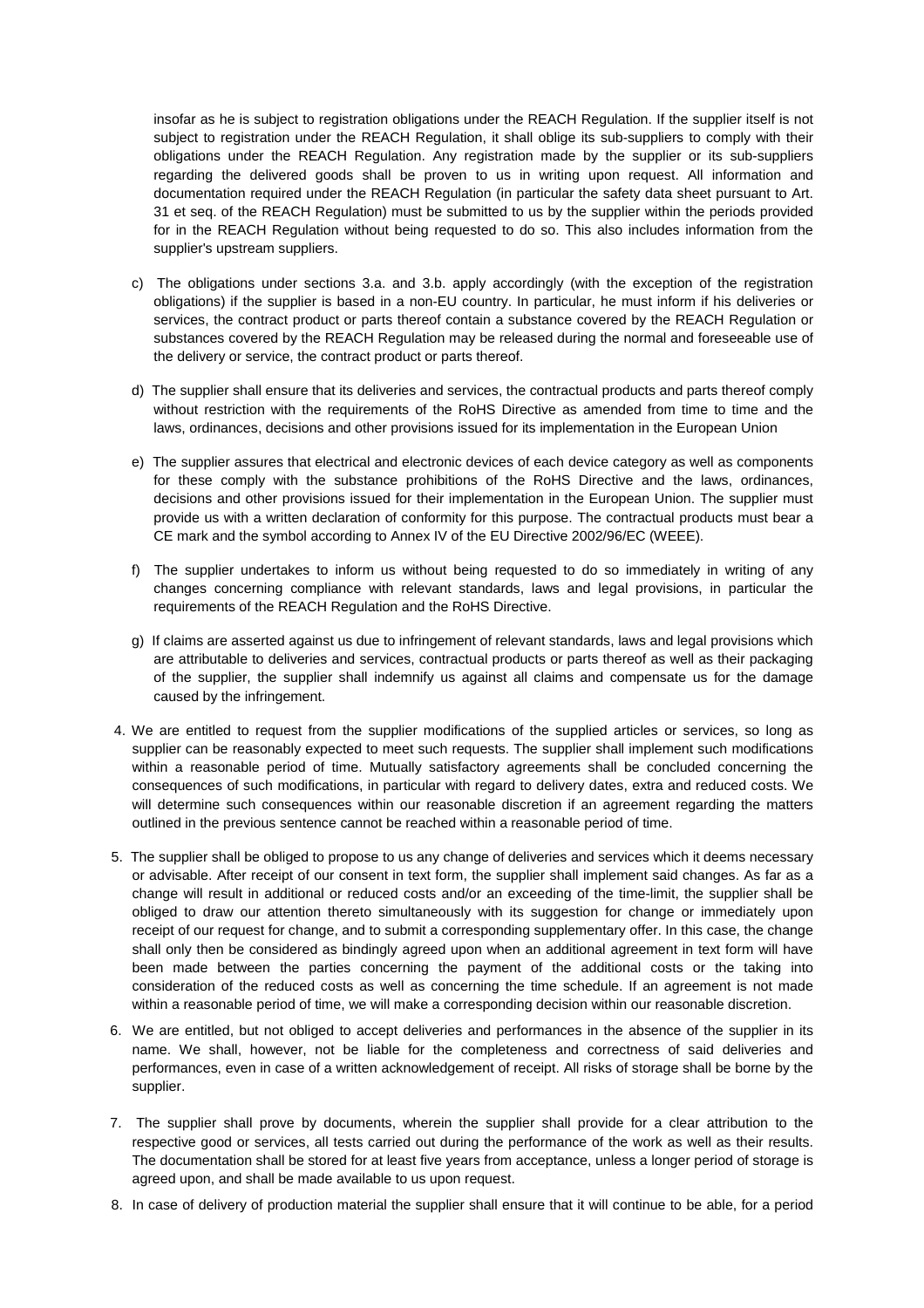of 10 years following the termination of the supply relationship and on reasonable terms and conditions, to deliver to us the supplied articles or parts thereof as spare parts.

## **III. Prices/ Payment Terms**

- 1. The agreed prices are firm prices. Unless otherwise agreed, payment will be made within 14 days with a 3 % discount, or within 30 days, net. These periods are computed from (i) the time of performance in compliance with the contract and (ii) receipt of a proper and verifiable invoice. If we receive and accept a delivery at an earlier date than the date agreed upon, the payment period begins with the agreed delivery date. Invoices are to be submitted without carbon copies but shall include purchase order number, purchase order item, performance record, material list, our account and customer reference, place of unloading, supplier number, part number, number of pieces, price per piece, and volume per delivery.
- 2. Any additional service shall be deemed discharged with the contractually agreed payment.
- 3. The supplier is not entitled to assign a claim against us to a third party or to have such claim collected by a third party. The provisions of § 354a of the German Commercial Code (Handelsgesetzbuch) shall not be affected by the foregoing sentence.
- 4. The supplier shall only have the right to set-off against any claims of us or the right of retention, if and to the extent that supplier's claims are undisputed, or its counterclaims are final and non-appealable or ready for decision.
- 5. We shall have the right to set-off against claims of supplier any claims of our affiliates within the meaning of § 15 ff. German Stock Corporation Act [Aktiengesetz]. We shall also have the right to set-off our claims against any claims of the supplier against any of our affiliates within the meaning of Section 15 ff. German Stock Corporation Act [Aktiengesetz].

# **IV. Delivery Terms/ Export Control/ Governmental Permits/ Packing**

- 1. All deliveries are DAP (most recent Incoterms) to a location determined by us and, unless determined otherwise, shall include packaging and conservation. Our relevant delivery and transport provisions in their most recent version shall apply. Each shipment shall include a delivery note listing our order number, item number and supplier number.
- 2. If a shipment is agreed to be dispatched "ex works" without a routing order, the budget-priced dispatch type sequence is to be chosen for us. The transport insurance will be obtained by us to the extent we are obligated to do so pursuant to the agreed upon delivery terms (most recent Incoterms). When preparing the shipping documents, the supplier shall take into account that the customs clearance will be carried out in our plant and that we are exempted from the duty of presentation.
- 3. The supplier shall notify us of any governmental permits or notification requirements that may be required for the import and the use of the delivered items.
- 4. For shipments from preferential countries, the supplier must provide a proof of preferential status with each shipment. The long term supplier declaration pursuant to Article 61 ff. of the Commission Implementing Regulation (EU) 2015/2447 laying down detailed rules for implementing certain provisions of Regulation (EU) No 952/2013 of the European Parliament and of the Council laying down the Union Customs Code must be presented annually. For deliveries from non-preferential countries the supplier has to provide us with a certificate of origin or a supplier declaration without originating status, certified by its competent chamber of industry and commerce, for each delivery.
- 5. The supplier is obliged to comply with the respective export control regulations and to inform us unrequested in text form about the export control designation of the contractual products especially according to EU and US legislation at the latest with delivery. We shall be entitled to terminate any contract with immediate effect in relation to the Supplier insofar as any changes in applicable national or international export control laws or regulations or our internal rules based on such render impossible, or appear tomake impossible, any acceptance of the contractual services or the fulfilment of obligations under the contract for the foreseeable future.
- 6. The delivered goods must be packaged appropriately and conforming with industry practice. We shall be entitled to instruct the supplier as to the type and method of packaging. If we return reusable packing material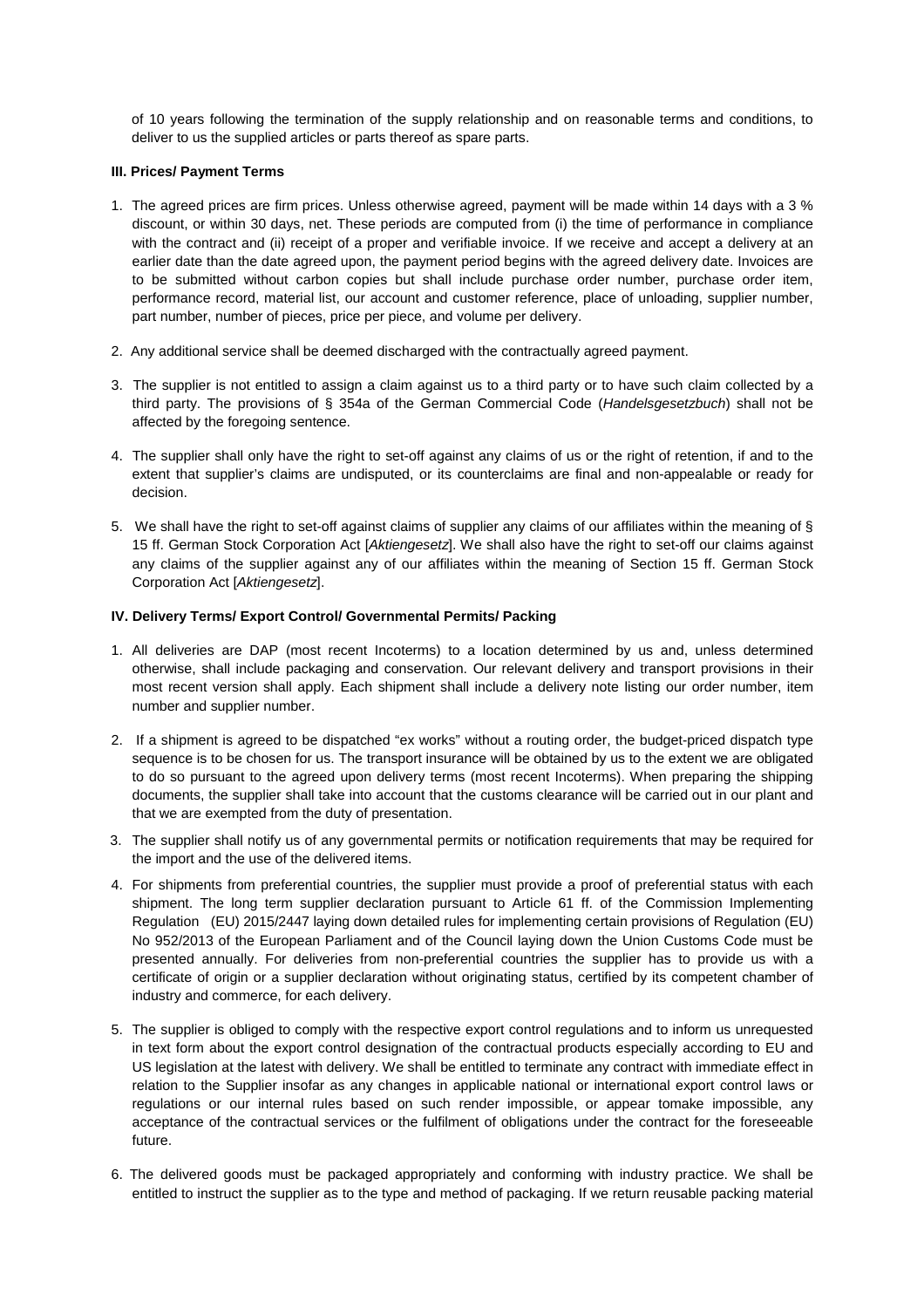freight prepaid to the supplier, we shall be credited the value of the packing material.

# **V. Delivery Dates/ Delivery Default**

Agreed dates and time limits are binding. A delivery date or term requirement shall be deemed satisfied if we or the consignee determined by our company has received the goods or services in time. The supplier shall inform us immediately in text form about any delay in delivery. The supplier must also indicate the reasons for such delay and its expected duration. If the reason for the delay is beyond the supplier's control, the supplier may invoke such reason only if the supplier has met its obligation to notify us in due time. In the case of a delay in delivery, we are entitled to demand a contractual penalty from the supplier. A penalty of 0.5 % will be charged for each week or part of a week, the maximum penalty is 5 % of the total order value. This agreement pertaining to the contractual penalty or enforcement thereof shall not affect any justified legal claims for a delay in delivery. Paid contractual penalties shall be set off against claims for damages. The contractual penalty may be claimed until the date of payment of the delayed goods.

# **VI. Subcontractors/ Deployed Staff**

- 1. The supplier shall be entitled to assign any of its duties to subcontractors only with our prior approval in text form.
- 2. The supplier shall be obliged to deploy only staff for which it fulfils all provisions under tax law and social security law.
- 3. The supplier may only deploy foreign workers requiring a work permit when they belong to its own staff and have a residence permit and a work permit being valid for the territory and period of time in which the services are to be per-formed. Corresponding documents have to be submitted upon request.
- 4. The supplier may not deploy persons for fulfilling its contractual obligations which are employed by us. The supplier may also not deploy staff hired out to it by third parties in disregard of statutory provisions.
- 5. We are entitled at any time to expel staff members and persons employed in performing an obligation of the supplier from our premises or to refuse access to them when it seems appropriate to us because of safety reasons, in particular due to the behavior of the person in question. The supplier shall replace said person at its own expense.
- 6. The supplier shall indemnify us from and against all claims made by third parties (including official authorities) against us because of the fact that the supplier does not comply with the provisions in this VI.

#### **VII. Acceptance of work performed**

- 1. After proper completion of the work performed, the supplier shall declare with respect to us the readiness for acceptance of work in text form and will hand over all documents belonging to the subject of the contract.
- 2. Acceptance of work shall take place after completion of the work by way of our formal counter-signature on the respective record of acceptance within reasonable time after receipt of the declaration of readiness for acceptance of the supplier. If the examination of the work of the supplier requires a putting into operation of the equipment being the subject of the contract or the like for testing purposes (individual test, integration test), the acceptance will only be effected after a successful completion of the test. In relation to any performance which cannot be subsequently checked or examined the supplier shall give us in good time notice in text form requiring the examination. If the supplier fails to do so, it shall bear the costs for the necessary measures for the rendering possible of the examination upon request. Any fictional acceptance by way of failing to respond to a request for examination, or by way of payment or actual use is hereby excluded.
- 3. Unless another agreement was made in the individual case, the procedure of the acceptance shall be subject to our guidelines.
- 4. Safety defects will always entitle us to reject the acceptance of the work. The additional costs incurred by us and the supplier for repeated acceptances for which we are not responsible shall be borne by the supplier.
- 5. Acceptance of any type required by official authorities, in particular acceptance by recognized experts, shall be arranged by the supplier at its own expense before the acceptance of the work insofar as such is not expressly excluded from the scope of performance. Any official certificates as to defect-free nature or any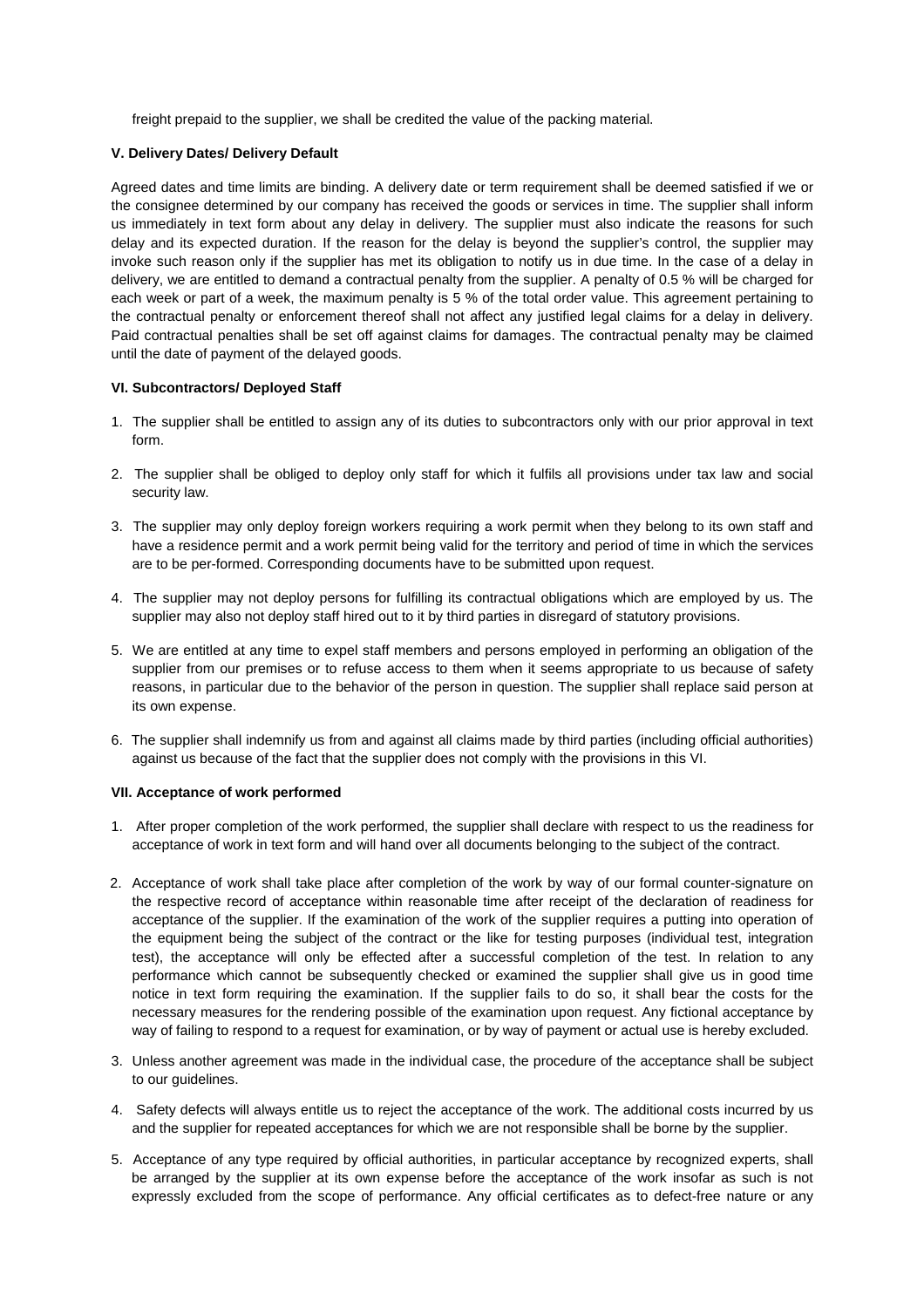official approvals or acceptances shall be provided to us in good time before the acceptance of the work.

### **VIII. Confidentiality/ Information**

- 1. The supplier (i) shall keep secret all information, including without limitation drawings, documents, know how, samples, production devices, models, media (collectively the "Information"), (ii) may not make such Information available to third parties (including sub-suppliers) without our written consent and (iii) may not use such Information for purposes other than as determined by us. These obligations apply mutatis mutandis to copies and duplicates. This confidentiality obligation does not apply to information (i) that the supplier had already obtained legitimately at the time of disclosure provided such information was not subject to a confidentiality obligation, (ii) that the supplier later obtains legitimately without being obligated to keep such information confidential, (iii) that is or becomes generally known without any breach of contract by one of the parties or (iv) for the disclosure or the independent use of which the supplier has received permission. The supplier may not advertise its business relationship to us without our prior consent in text form.
- 2. We retain title and reserve all other rights (such as copyright) to the Information. Copies may be made only with our prior written consent. Title to the copies passes to us at the time such copies are created. The supplier hereby agrees with us that it stores the copies on behalf of our company as bailee. The supplier agrees to properly store at its expense all information as documents or other objects, including copies thereof, that were made available to the supplier, to keep them in perfect condition, to obtain insurance for them and to return them to us or destroy them, in each case upon our request. The supplier has no right, on whatever grounds, to retain such objects. The supplier shall confirm the complete return or destruction of the relevant object in writing.
- 3. If the supplier breaches its obligations set forth in VIII.1, a contractual penalty in the amount of Euro 25,000 shall become due and payable immediately for each breach. The supplier shall retain the right to have the contractual penalty determined by a court decision. Damages shall be set off against any paid contractual penalties.

# **IX. Quality Control/ Inspection of Incoming Goods**

- 1. The supplier shall at all times supervise the quality of its goods and services. The supplier shall comply with our quality assurance agreement for suppliers, as amended from time to time. For this purpose, the supplier will establish and maintain a quality assurance system in compliance with ISO 9001 or with another agreed upon standard. Changes with respect to the goods to be supplied require our prior consent. The supplier must in particular maintain records in text form for all goods delivered to us, such records to reflect when, how and by whom the manufacture free of defects of the delivered goods has been ensured. These records must be retained for at least 12 years and must be presented to us upon request. The supplier shall obligate its own suppliers accordingly.
- 2. We will inspect incoming goods only with respect to externally apparent defects and externally apparent deviations in identity or volume. We will give notice of such defects without undue delay. Furthermore, we will give notice of defects as soon as such defects have been detected in the ordinary course of business. With respect to the foregoing, the supplier hereby waives the right to assert that the defects have been asserted too late.

#### **X. Warranties/ Reimbursement of Costs/ Warranty Period/ Insurance**

- 1. If the delivered goods or provided services are defective, we will be entitled to the statutory rights, unless the following conditions provide otherwise. The supplier is fully liable for all damages, costs and expenses resulting, directly or indirectly, from defects. In case at least parts of a shipment have been found to be defective, the supplier will also be liable for the costs for inspections of incoming goods that exceed the customary scope of inspection. The foregoing applies also to comprehensive and partial inspections of the shipment in the subsequent course of business by us and/or our customers.
- 2. If the supplier avails itself of a third party to carry out a performance, the supplier will be held responsible for this third party as for any other person employed in performing an obligation (*Erfüllungsgehilfe*).
- 3. If the industrial safety is threatened, if there is a danger of unusually high damages or for the purpose of maintaining our ability to deliver to our customers we shall be entitled, following notification of the supplier, to remedy the defects ourselves or have them remedied by a third party. Costs incurred as a result of remedial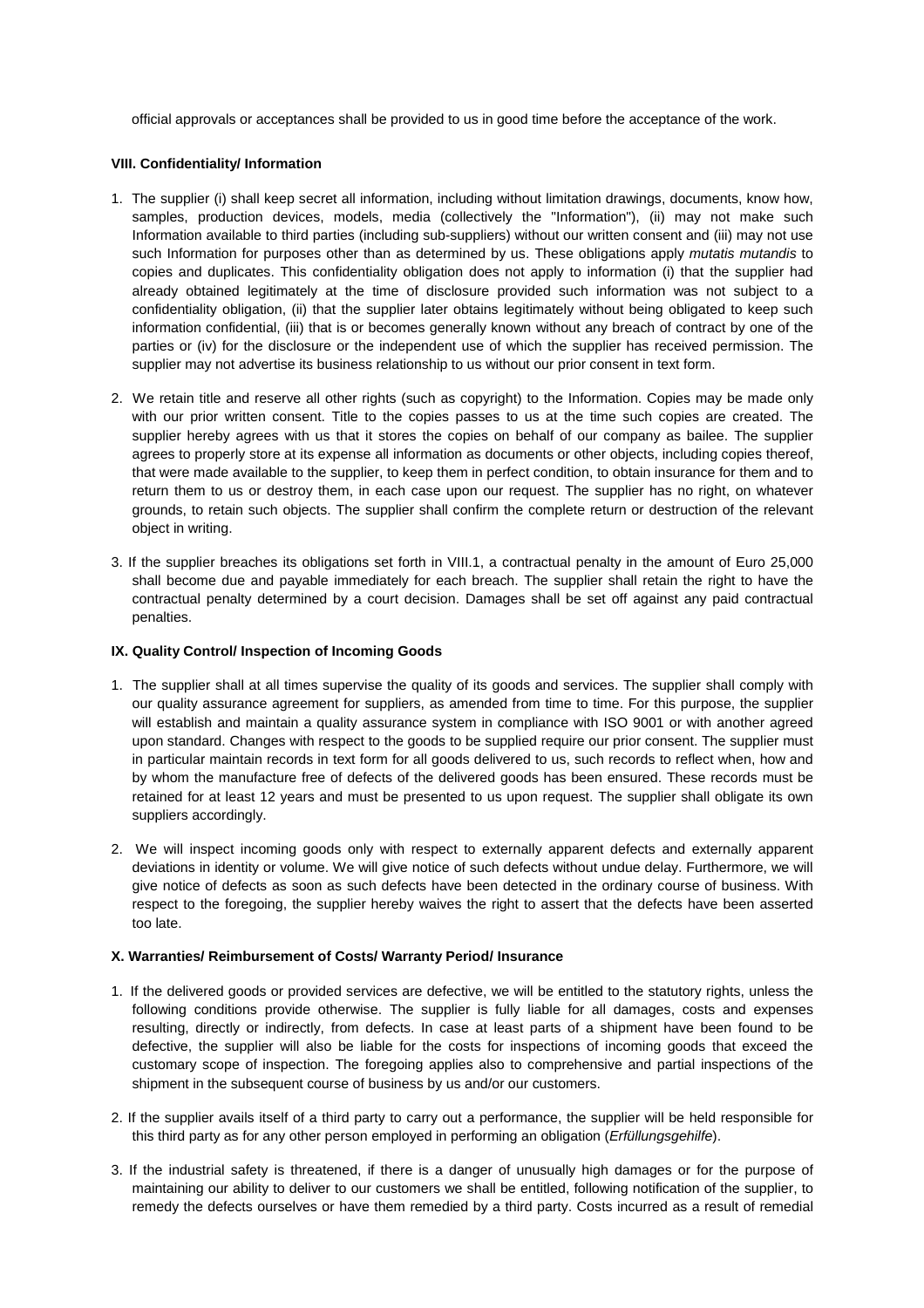action taken in accordance with the preceding sentence shall be borne by the supplier.

- 4. The supplier shall reimburse our and our customer's costs incurred in situations leading up to or arising in connection with liability for defects to the extent such costs have been incurred for the purpose of avoiding, preventing or mitigating damages (e.g. recalls).
- 5. Unless a longer period is determined by law, the supplier is liable for defects that arise within 36 months of the date of receipt of the supplier's delivery or of the date of acceptance, provided such acceptance was required as a matter of law or agreement. For services in connection with buildings or land, the supplier shall be liable for defects that arise within 60 months of the date of acceptance. In the case of Supplementary Specific Performance (cure of defects or delivery of goods free of defects), this period is extended by the time during which the delivery item cannot be used as stipulated in the contract. Supplementary performance is also subject to the periods stated above.
- 6. In case of any claims by third parties in case of defects as to title, the supplier shall indemnify us unless the supplier is not responsible for such defect as to title. The supplier shall indemnify us in case of any claim by a third party based on faulty products if and to the extent that any damage is caused by a defect in the goods delivered by the supplier.
- 7. The supplier shall, throughout the term of the supply relationship, maintain adequate insurance with respect to the risks of this X. Upon request the supplier shall furnish us with evidence of such coverage.

# **XI. Performance of Work on our Premises**

In relation to any performance at our premises the information concerning labor, environmental and company safety for contractors ("Informationen zum Arbeits-, Umwelt- und Werksschutz für Angehörige von Fremdfirmen") shall apply in its most current version. It can be accessed on the Internet under www.duerkopp-adler.com under "Purchasing and Quality Control", at our gate, and will be made available to the supplier upon request. The supplier shall comply with directions of the factory security service (Werkschutz).

# **XII. Materials, Packaging and Tools provided by Us**

Substances, material, parts, containers, special packaging, tools, measuring instruments or substances or similar items (each, an "Accessory") remain our property. In cases of specification of Accessories, union of Accessories or mixture of Accessories, we will become co-owners of the new goods. Our co-ownership share shall be equal to the proportionate value of the Accessories compared to the overall value of the new item. The supplier shall not have any rights of retention on whatever basis to the Accessories. Accessories may not be made available to third parties (which shall include sub-suppliers) without our prior approval in text form and may not be used for any other purposes than the agreed upon purpose, or if no purpose has been agreed the use intended by us with the provision.

# **XIII. Tools**

Notwithstanding any other agreement to the contrary, we shall receive full ownership or co-ownership of the tools to the extent we have contributed to the proven costs for tools used in the manufacture of the supplied goods. We will acquire (co)ownership of the tools upon payment. The tools shall remain on loan with the supplier. The supplier shall require our consent to dispose (in the legal or the factual sense of the term) of the tools, to move the location of the tools or to disable the tools permanently. The supplier shall label the tools as our property or property held in co-ownership, as applicable. The supplier shall bear the costs for the maintenance, repair and replacement of the tools. We shall have title in the replacement tools in the same proportion as in the original tools. In cases of co-ownership of a tool we shall have a right of first refusal with respect to the co-ownership share of the supplier. The supplier must use tools (co-)owned by us exclusively for the purpose of manufacturing the supplied goods. After the end of the delivery, the supplier must, upon our request, immediately turn over the tools to us. For tools co-owned by us we must, following hand over of the tools to us, reimburse the supplier for the then present value of the supplier's co-ownership share. In no event shall the supplier have a right to retain the tools. The supplier's obligation to turn over the tools shall apply also in case of an insolvency application with respect to the supplier and in cases of long term interruptions of the supply relationship. The supplier shall insure the tools within the agreed upon scope or, absent such agreement, within the customary scope.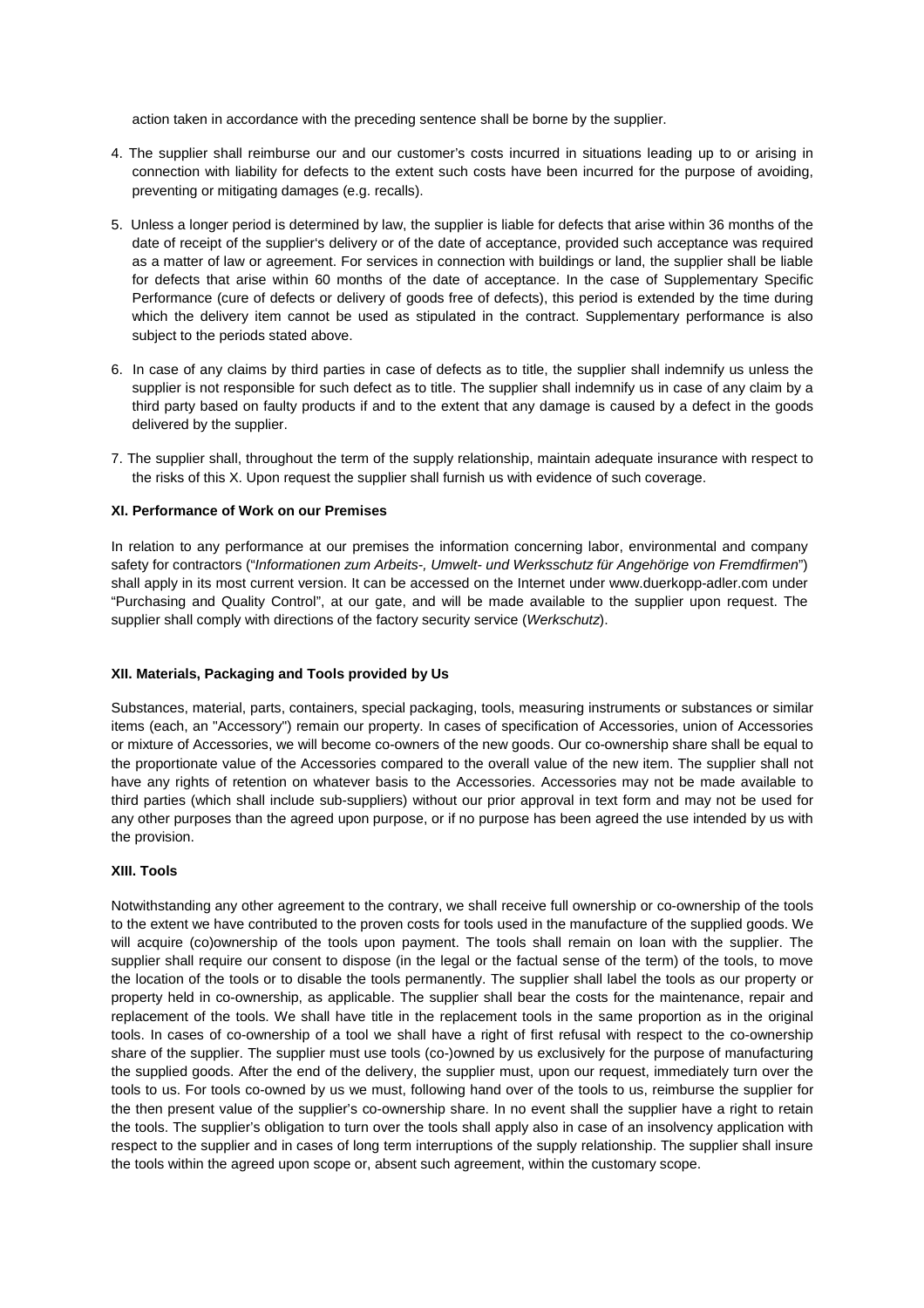### **XIV. Granting of right of use for contractual services**

- 1. We acquire an irrevocable right of use of the intangible results and proceeds of the supplier´s services for all kinds of use in perpetuity throughout the world in all known media. This right of use includes the unlimited right of use with respect to time, place and scope– also by translation into other languages, rendering (also in electronic media or databases), reproduction, distribution, publication, modification, alteration, decompilation, disassembling, storage, conversion and further development. The right of use is exclusive, as long as nothing to the contrary has been explicitly agreed upon. We might use third parties to exercise the right of use.
- 2. As far as the supplier's services are intended to serve the proper, safe use, the manufacture or sales promotion of our products and services, the supplier agrees to grant third parties the right of use for the aforementioned purposes. This includes the provision of services as Download on the Internet for the aforementioned purposes. Remuneration for this is included in the contractually agreed remuneration.
- 3. The supplier assigns the right to possible design patents regarding his contractual services to us, unless the granting of rights of use was not exclusive.
- 4. As far as the supplier has a right to the addition of a copyright note, he will inform us within a reasonable period of time before the planned commencement of use, as to whether he requires such note and which kind of note is to be used.
- 5. Should the relevant copyright owner not be the supplier himself, the supplier guarantees that he has been duly authorized by the copyright owner to execute the aforementioned declarations.

# **XV. Property rights of third parties**

- 1. The supplier warrants that his services are free of intellectual and industrial property rights of third parties ("IPright(s)"), which would exclude or limit the contractual use of his services by us.
- 2. Should the contractual use of the supplier´s services be affected by, or excluded due to the infringement of IPrights, the supplier shall within an adequate time limit, at own costs, either acquire such rights as to warrant our contractual use of the services; or alter or replace the services in such a way that they shall no longer infringe the IP-rights, however, still correspond to the contractually agreed services.
- 3. Should the supplier be responsible for the infringement of the IP rights, he shall indemnify and hold us harmless from any and all third-party claims out of the infringement of IP-rights and all expenses necessarily incurred by us in connection with the third-party claims and indemnify us from the damages resulting from the infringement.

### **XVI. Storage of contractual services**

- 1. As long as they are not delivered to us, the supplier shall professionally safe keep the contractual services as e. g. documents, software, designs data – in any form - , concepts, layouts, pictures, films, videos or translations. In this connection he shall observe all applicable data protection and data security requirements. The supplier shall provide us with the contractual services at any time on his own or on our request within an adequate time limit to be set up in each individual case without charging further costs apart from the contractually agreed price. If required for his own legitimate utilization the supplier shall be entitled to retain copies or, in his discretion, also originals of the contractual services.
- 2. At our request the Supplier shall store all contractual services in machine readable form on a storage medium provided by us.

# **XVII. Software**

- 1. The supplier agrees to modify/improve the software pursuant to our instructions and in exchange for an adequate reimbursement of costs for a period of 5 years from the shipment of the supplied item, unless the scope of the delivery includes standardized software. To the extent the software originates with a supplier of the supplier, the supplier shall obligate such earlier supplier accordingly.
- 2. The supplier shall provide us with the software source code upon acceptance of the contractual services, if